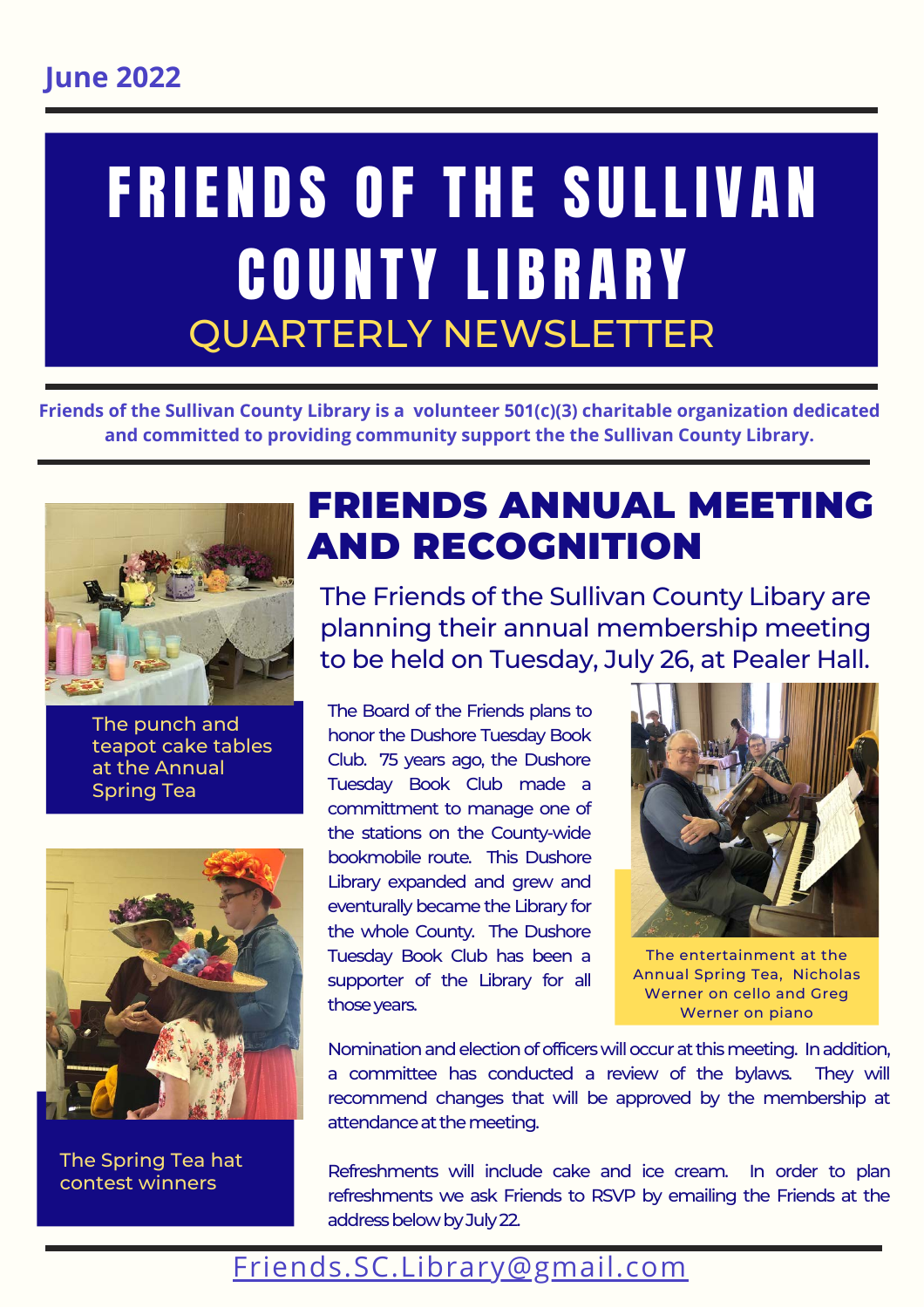### **June 2022**

# FROM THE PRESIDENT'S DESK

#### **Kay Homer, President of the Friends of the Sullivan County Library**

 Who knew it would be so much work to put on a formal Spring Tea? Obviously Jean Hope, our Tea chairperson, knew from past experience. We want to thank her, and all her many workers for their tireless efforts that went into making the tea on May 1st spectacular! Jean retired after her 4 times as chair on May 10th of this year…..so we would like to thank her…..Luckily, she has maintained a meticulous notebook, so we are planning to keep the tradition going……

 Speaking of fun events, we are excited to announce that the Friends will sponsor a Murder Mystery on Friday, October 14, 2022, at the Eagles Mere Country Club. We will solicit local celebrities as actors, and we think you will have fun! Circle the date on your event calendar. We could all use a few laughs after making it through the past two years.



Jean Hope, Spring Tea chairperson



**Alan Miller, Library Director, pouring tea for his table at the Spring Tea.**

 Another fun event will mark 75 years since the Sullivan County Commissioners voted to join with Bradford County Library for distribution of books in Sullivan County, set up a County Library Board, and allocate funds for establishing a County Library. Come and help us celebrate at our Annual Meeting to be held on July 26th at Pealer Hall, Dushore! Circle July 26th on your calendars also! There will be cake and punch and smiles galore! These days, making it to 75 years for a non-profit group takes a lot of dedication by community supporters.

 On a more serious, yet necessary note, our yearly fund drive letter has gone out by the time you read this, and we hope you will respond. To summarize- we send you a membership request in January for \$5.00 per person to join the Friends. However, even though we have 454 members, and thus approx. \$2,200 from membership, that does not even begin to finance all the spectacular events we have planned for your library, for the young and the old and the in-between. Thus we conduct a separate Fund Drive annually in late May/early June. It does not cost anything to have a library card, but we hope you'll take the next step to support the library, and join the Friends group, and then contribute to the Fund Drive.



Ladies (and gentlemen!) of all ages enjoyed the Spring Tea



### **A big "Thank you!" to Mary Beth's WestSide Deli**

The WestSide donated \$1 for every sub sold from June 6-10 to the Friends! *Make sure you thank Mary Beth and the WestSide Deli for supporting the Library!*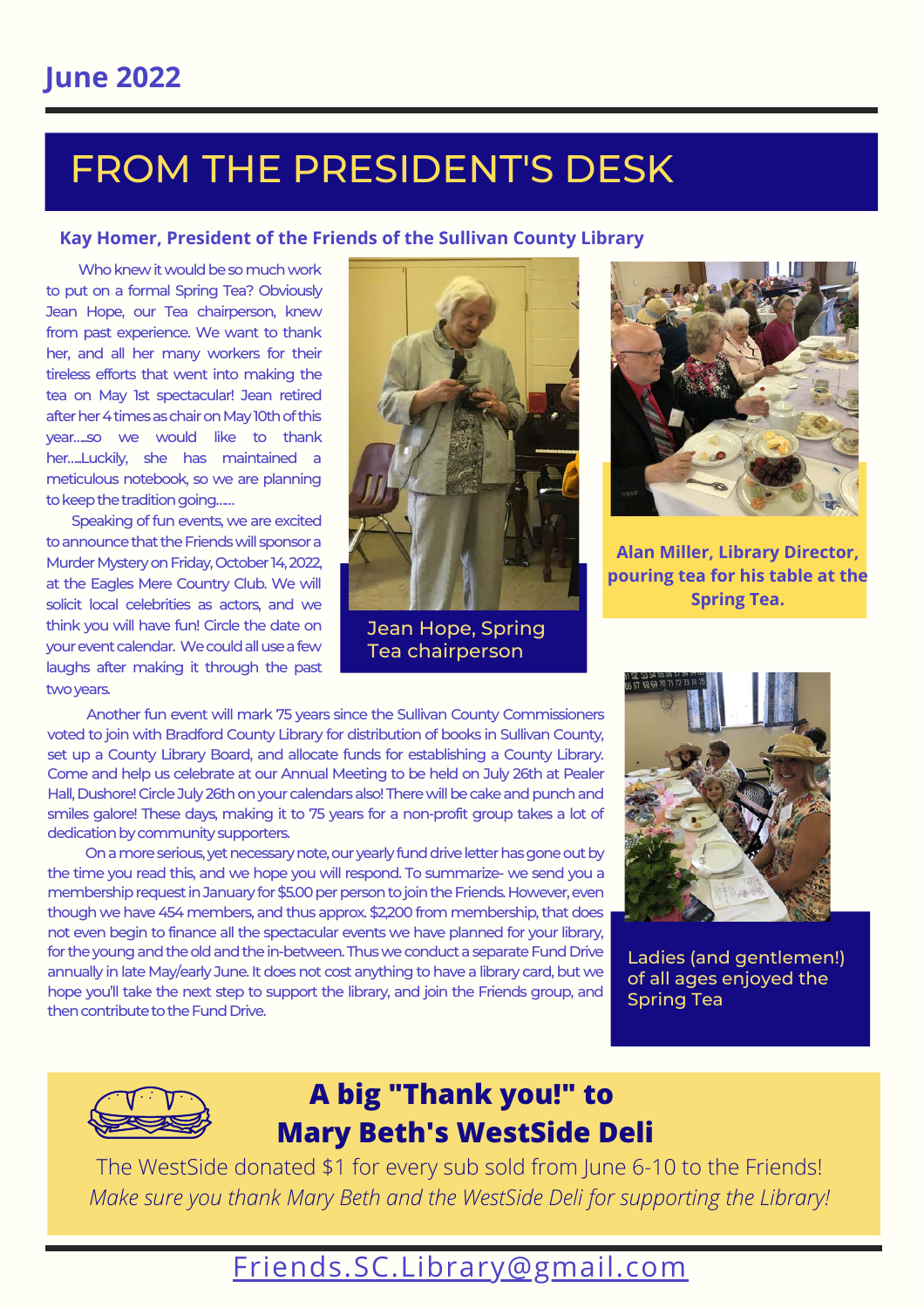# FROM THE LIBRARY

#### **Alan Miller, Library Director of the Sullivan County Library**

with the film *Julie & Julia.*



At another program held at the Mattern building in May, Cholly Hayes spoke regarding the summer of 1963, and Kennedy in Berlin. Our speaker, from Dallas, PA., was a military photo-journalist at the time assigned to cover the event. Cholly discussed his life and career with notable people, 1963, and backed his talk up with video and a display. The program ended with Q & A.

Finally, there was a Wildflower Walk during May along Hoagland Branch. Many wildflower varieties were identified by our guide, Jane Swift, educator and naturalist from World's End State Park. The group also was able to watch trout being stocked in Hoagland Branch. These events were supported with a grant from the Lycoming County United Way serving Sullivan County.



The Reader's Choice Book Club continues to meet and is doing well. Recent titles included *Golden in Death* by J D Robb, and the group even read a children's title, *A Long Way from Chicago.* The group is always looking for new members; check out the latest title by looking at the Library's webpage.

Spring has really been busy here at the library. On Wednesday, May 18th the children had their Some of the highlight activities were two last Story Hour, a picnic at World's End with the programs we had at the Mattern Building in Kiwanis sponsoring. At one story hour they Mildred. In March, we had a French dinner and were visited by guests from the Pennsylvania movie. The menu consisted of zinfandel of beef Farm Bureau who read the book, *My Family's* (boeuf-bourguignon), wine, cheese, baguette *Soybean Farm.* They also learned how to grow and clafoutis (a dessert). Thanks goes out to things! Beginning in June, the Summer Rebecca Aldinger for preparing the main Reading Program begins. This year's theme is course; it was very good! We had 16 attendees "Oceans of Possibilities." Keep checking the who enjoyed the meal and ended the evening library's webpage for more details on activities and how to participate.

> Jessica Pennella and Meghan Bohensky put together a Book Bingo event at the elementary school's gym on Friday, March 4. Attendance was around 160 people. The commissioners were dressed in costumes and the Dairy Princess along with other volunteers helped out. The books were donated by the Kiwanis and a grant from the U.S. Institute of Museum and Library Services.

> In the second half of April we had the Sullivan County School's art show displayed at the library with an awards ceremony on Saturday, April 23rd. As usual, we had good attendance numbers. Thanks goes out to the Arts Council of Sullivan County and the volunteers.

> We are grateful for all the people donating plants to help raise funds for the library. African violets appear to be quite popular! A big thank you to the Sully for putting an article out about the history of the library. The building was originally a livery stable for the Hotel Carroll. Also, speaking of history, the library has acquired four Sanborn fire insurance maps of Dushore for the years 1885 and 1892.

> Finally, the library is embarking on creating a multi-year strategic plan. This plan will help guide the library's programs and help to identify areas in which the library is doing well and areas in which the library could improve. We are asking all our patrons and supporters to consider providing feedback to help us in this process. A link is available on the library's webpage at [https://sullivancountylibrary.org/.](http://sullivancountylibrary.org/) There are only four questions, and all responses will be kept confidential. Help us continue to make the library a center for the community.



**Bon appetit! French dinner and movie**



**Cholly Hayes display about JFK**



**Wildflower Walk**



**Story Hour at World's End**

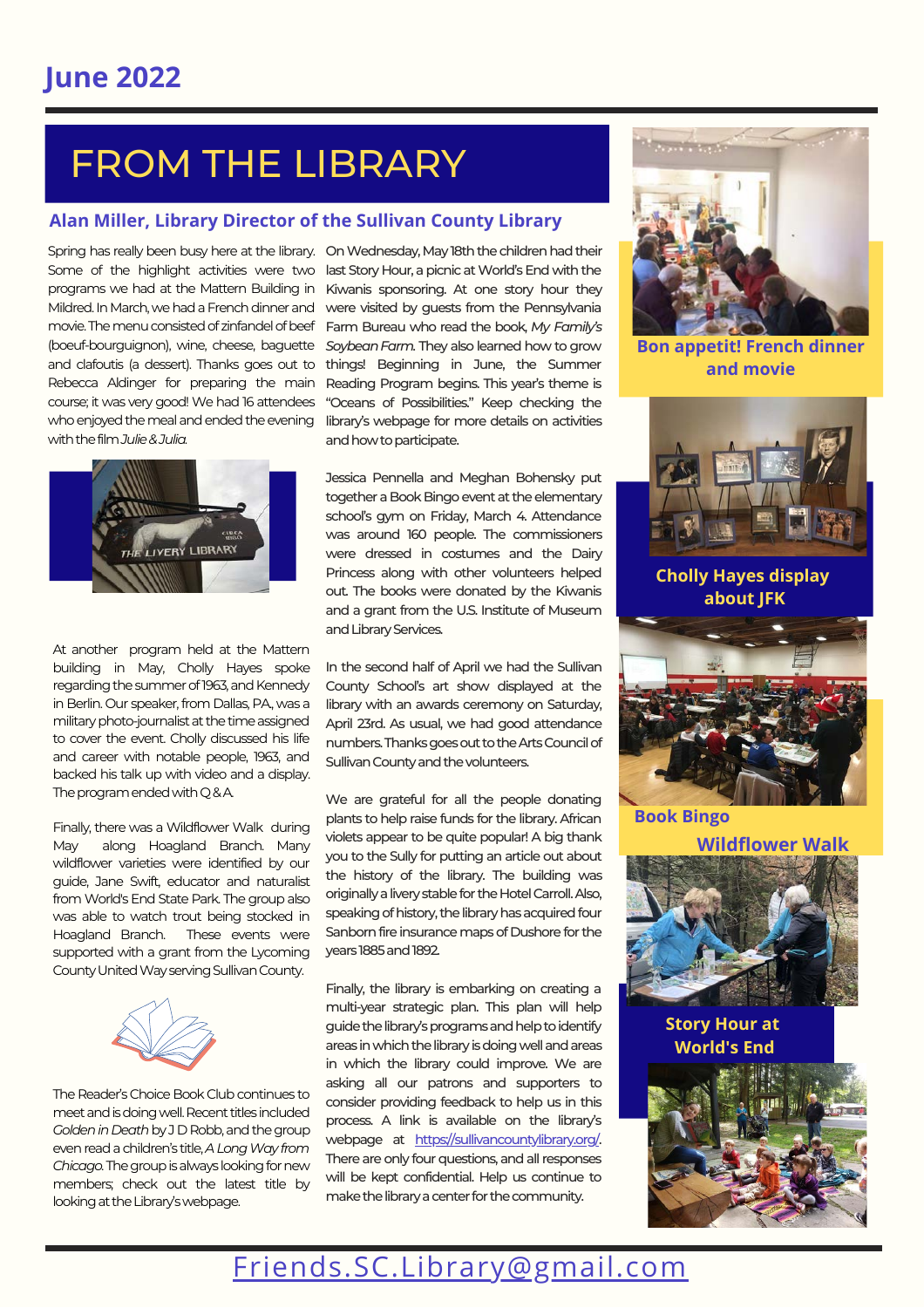# REPORT ON THE SPRING TEA



Busy in the kitchen at the Spring Tea



# Annual Spring Tea Returns

The Friends of the Sullivan County Library were able to have their annual Spring Tea this year on May Day, May 1, and a capacity crowd filled the St. Francis Hall in Mildred with festive hats and tea-drinkers young and old. Music was provided by Nicholas and Greg Werner and dozens of baskets were available to bidders. There was a hat contest and the menu included tea sandwiches, sweet treats, and a scrumptious Lemon Blueberry Marscapone Cake.

It would be impossible to list all the Friends that pitch in to help with this event, from decorators to food preparers, hostesses and vendors, to ticket sellers and kitchen workers, clean-up crew and many others. Special mention must be made of Jean Hope, who is the long-time chair of the tea committee. Jean has indicated that this will be her last year organizing the tea. Running an event of this type is not everyone's "cup of tea." The Friends are grateful to Jean for hard work to make the Spring Tea the popular event it has become.

Special thanks goes out to businesses who support the annual tea: The Sullivan Review, Iddings Insurance, Lusch Acres, Agway, Jolly Trolley, Robin Real Estate, Mary Beth's West Side Deli, Homer Funeral Home, Francis McCarty Insurance Agency, Hurley's Market, Eagles Mere Country Club, CA Linens, Highland Realty, and Rocky Forest Real Estate.

The Spring Tea was very successful , with profits exceeding previous years' amounts.

**Sweet treats at the Spring Tea**



Almost 30 baskets were part of the popular basket raffle at the Spring Tea



When ordering from Amazon, go to Smile.Amazon.com and designate Friends of the Sullivan County Library as your favorite charity. The Friends receive a donation, and you pay nothing extra!